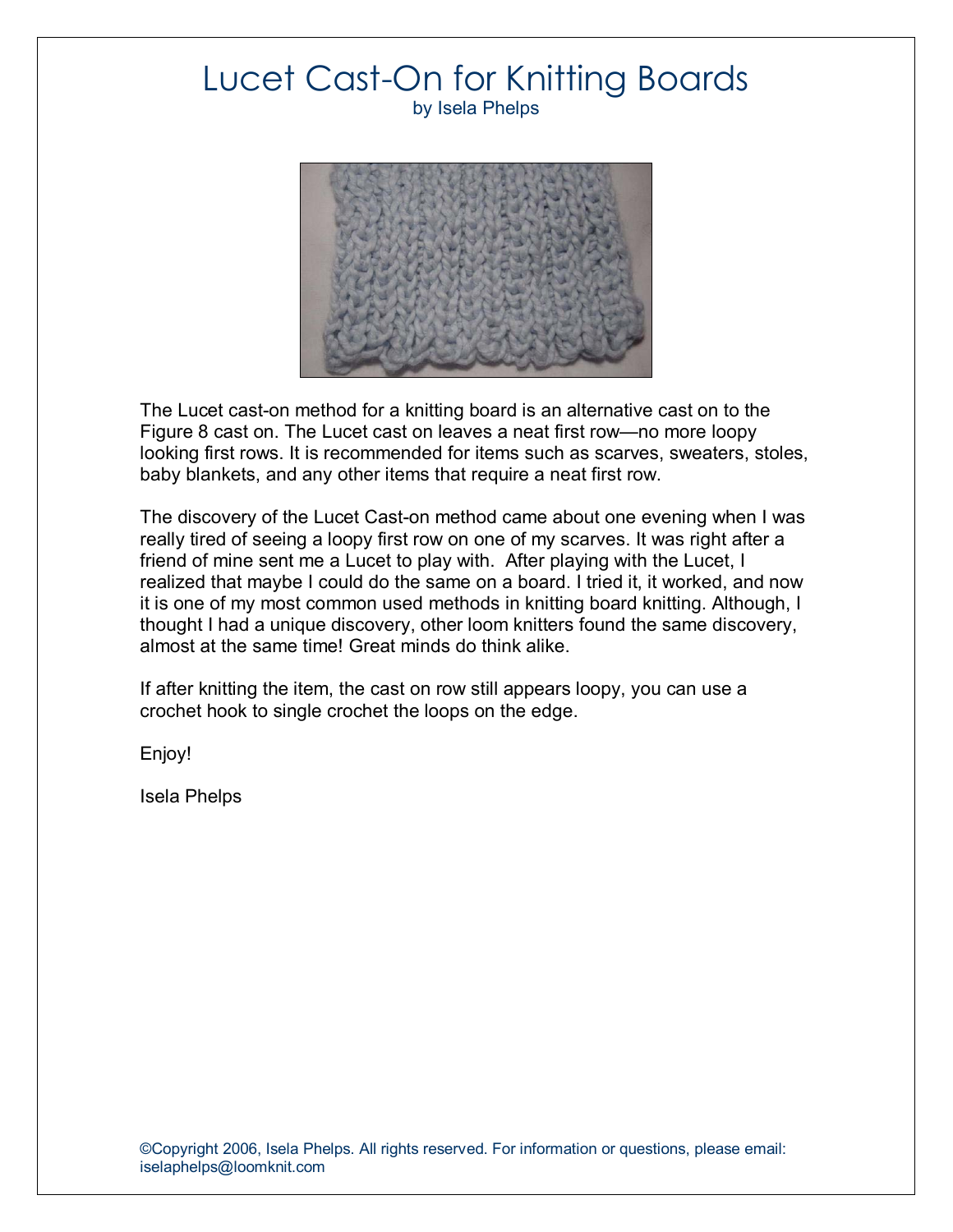### calnstructionsso

Notes: The board has two sides, the side closest to you will be considered side A, and the opposite side will be side B. Working the knitting board from right to left.

Step 1: Form a slip knot and place it on the first peg on side A (1A).



Step 2: With working yarn, go to peg 1B by going between 1B and 2B. Go around 1B in a clockwise direction.

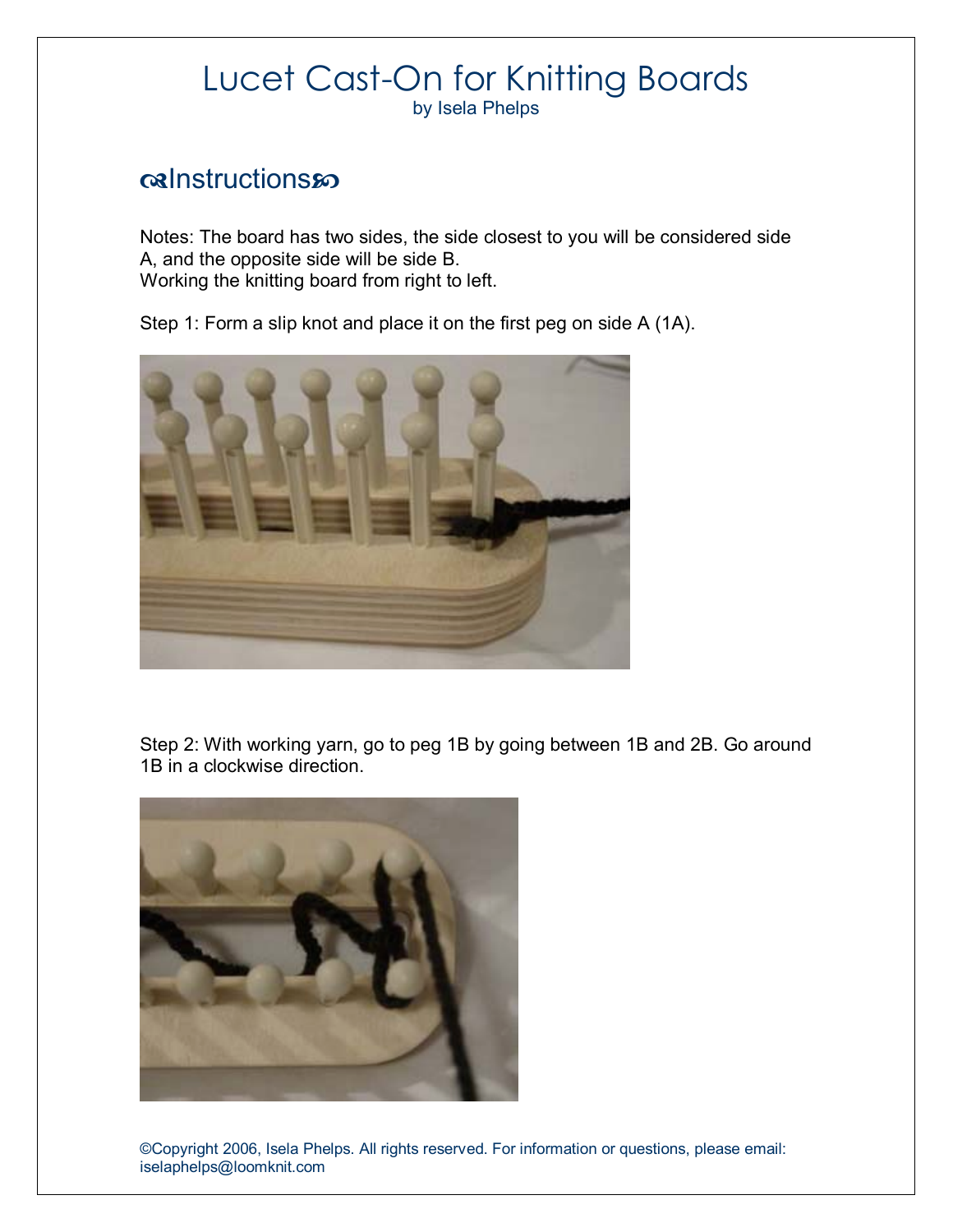Step 3: With working yarn coming from 1B, go between 1A and 2A, and wrap around 1A in a counterclockwise direction around the peg.



Peg 1A, now has 2 wraps on it.

Step 4: With working yarn coming from 1A, go between 1B and 2B, and wrap peg 1B in a clockwise direction.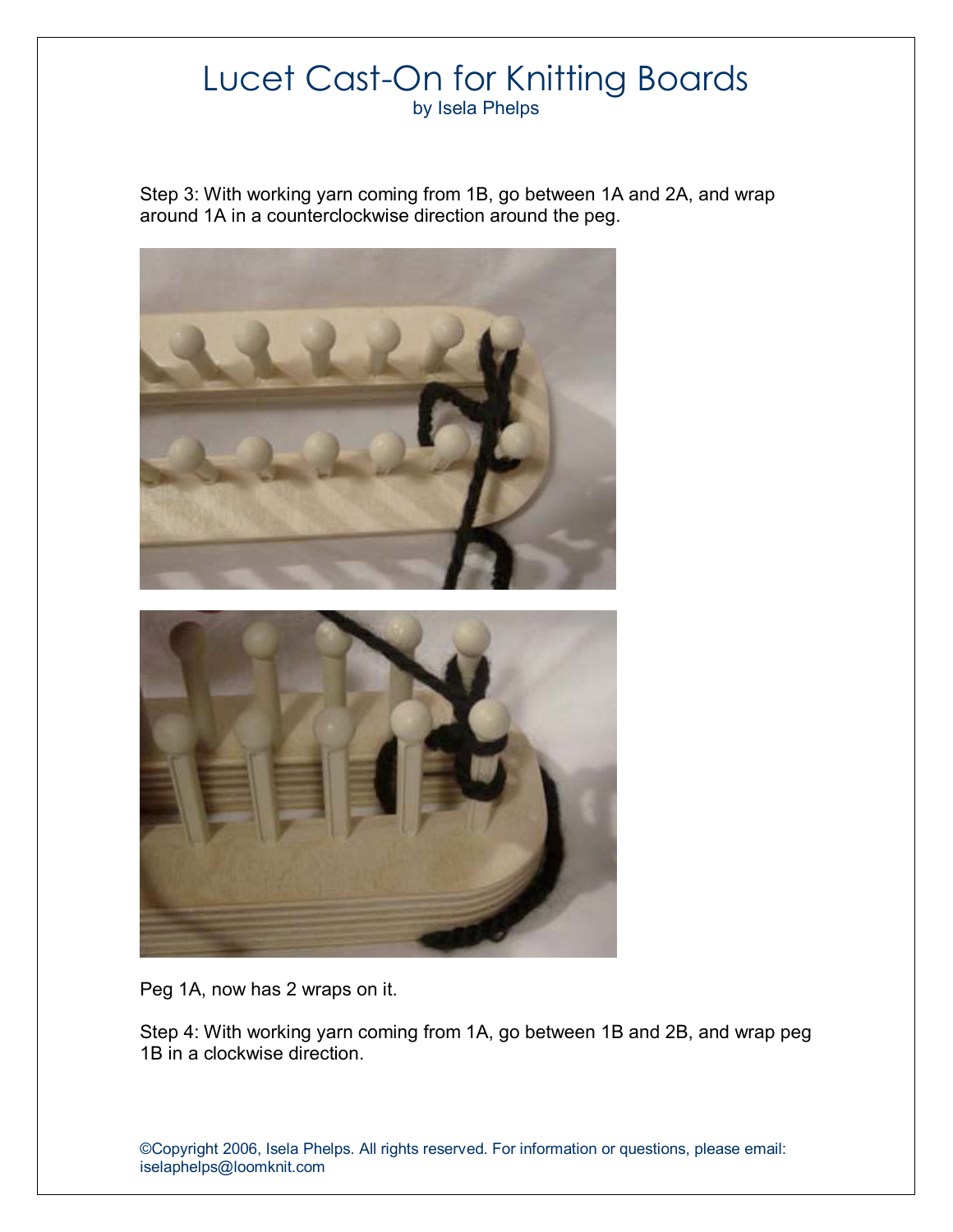

Peg 1B now has 2 loops on it also.

Step 5: Knit over by lifting the bottom loop on peg 1A and 1B. Pull on the working yarn to tighten the stitches.



Repeat Steps 1-5 with the next pairs of pegs on the knitting frame.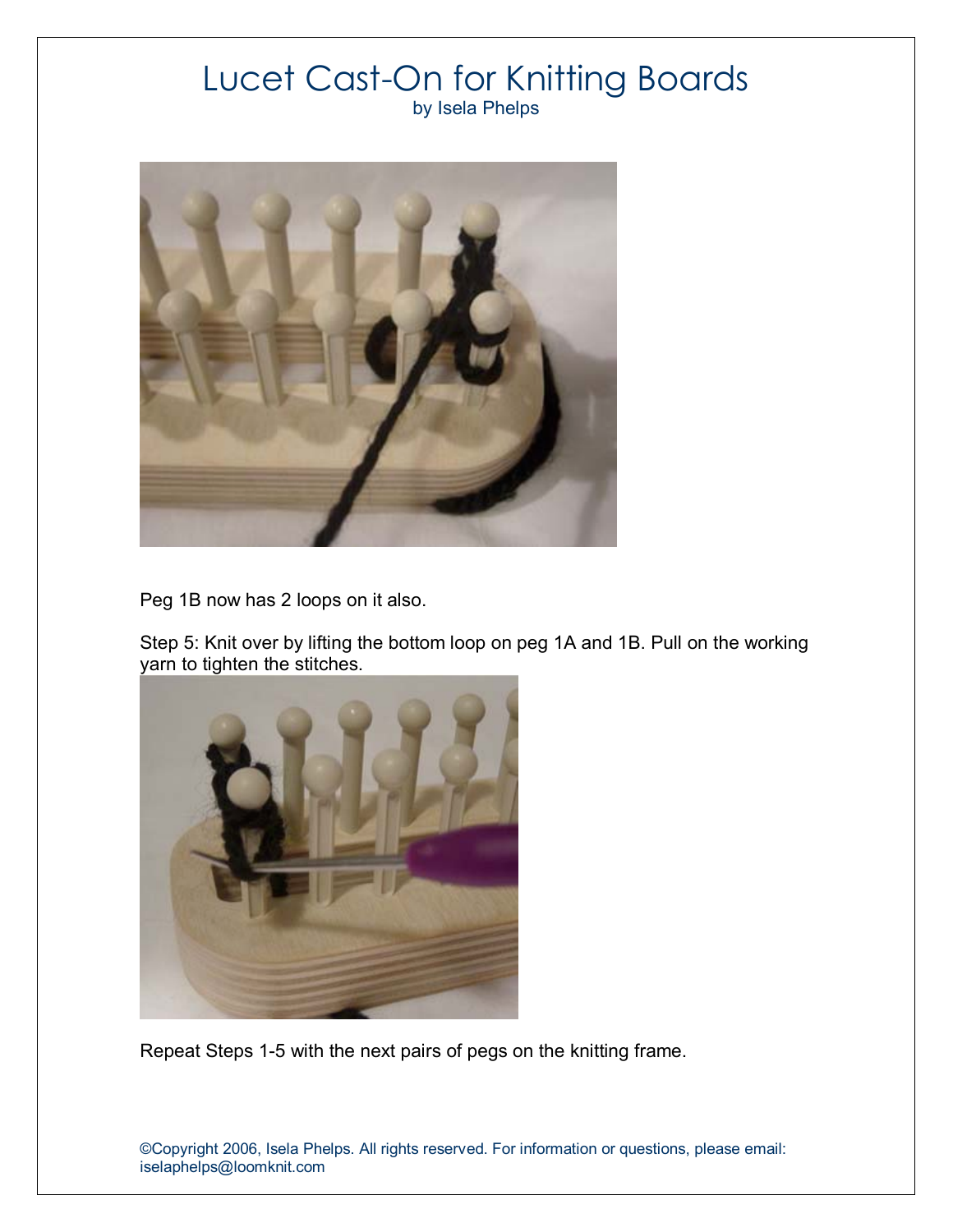Step 1: With yarn coming from 1B, go directly to 2A, (between 2A and 3A). Wrap around peg 2A.

Step 2: Go up to 2B (by running yarn between 2B and 3B). Wrap around peg 2B in a clockwise direction.

Step 3: With yarn coming from 2B, go directly to peg 2A (between 2A and 3A) wrap around peg 2A in a counterclockwise direction.

Step 4: With yarn coming from 2A, go up to peg 2B (between 2B and 3B) and wrap around it in clockwise direction.

Step 5: Knit over by lifting the bottom loop over on both 2A and 2B. Pull on the working yarn to tighten the stitches.

Continue in this form until all the pegs desired for the pattern have been covered. After the cast on row, you are ready to begin your desired stitch.